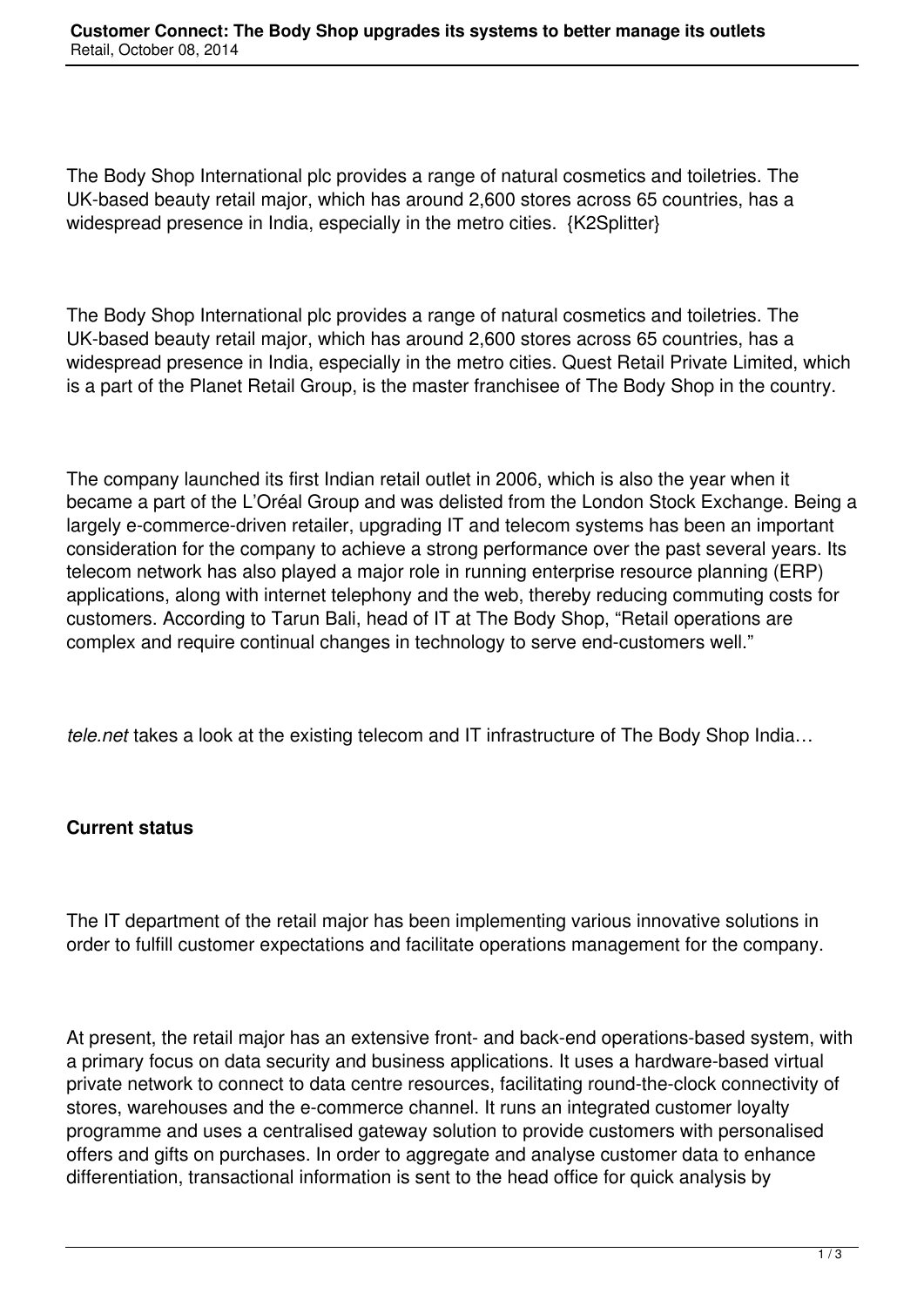The retail major has a dedicated technical team to handle and operate the various points of sale (POS), ERP and human resource management system applications. For its network infrastructure, the company has outsourced services to various vendors, based on their domain expertise. "The benefit of third-party specialisation is that it allows the IT manpower to focus on other business operations," says Bali. The Body Shop currently uses SAP IS integrated with TP POS at its retail outlets, with a customised loyalty solution built into the POS architecture. Bali feels that vendor support is very essential, but at times, failure to understand the urgency of the network infrastructure problem can lead to customer inconvenience.

## **Key challenges**

The Body Shop's various retail outlets run on networks offered by different internet service providers (ISPs), with access to a biometric attendance system and CCTV video streaming at the head office. However, due to the use of different ISPs, there has been a problem of asymmetric broadband connectivity at different outlets, which leads to delays and transmission losses, and impacts billing. With the expansion of outlets and sales, and the resultant data growth, data backup has become a challenge for the company. In order to minimise data loss, it has implemented external storage devices at the retail outlets.

## **The way forward**

The Body Shop plans to improve its IT and telecom infrastructure to enhance customer satisfaction, as well as streamline the management of its operations. With an increasing number of outlets and customers, the company is planning for bandwidth prioritisation to reduce the internet load between applications. It is also looking to implement data loss prevention solutions to monitor leakages.

| <b>About Us</b>  | We are Hiring         | <b>Contact Us</b> |                               |
|------------------|-----------------------|-------------------|-------------------------------|
| <b>Subscribe</b> | <b>Privacy Policy</b> | <b>Advertise</b>  | <b>Terms &amp; Conditions</b> |